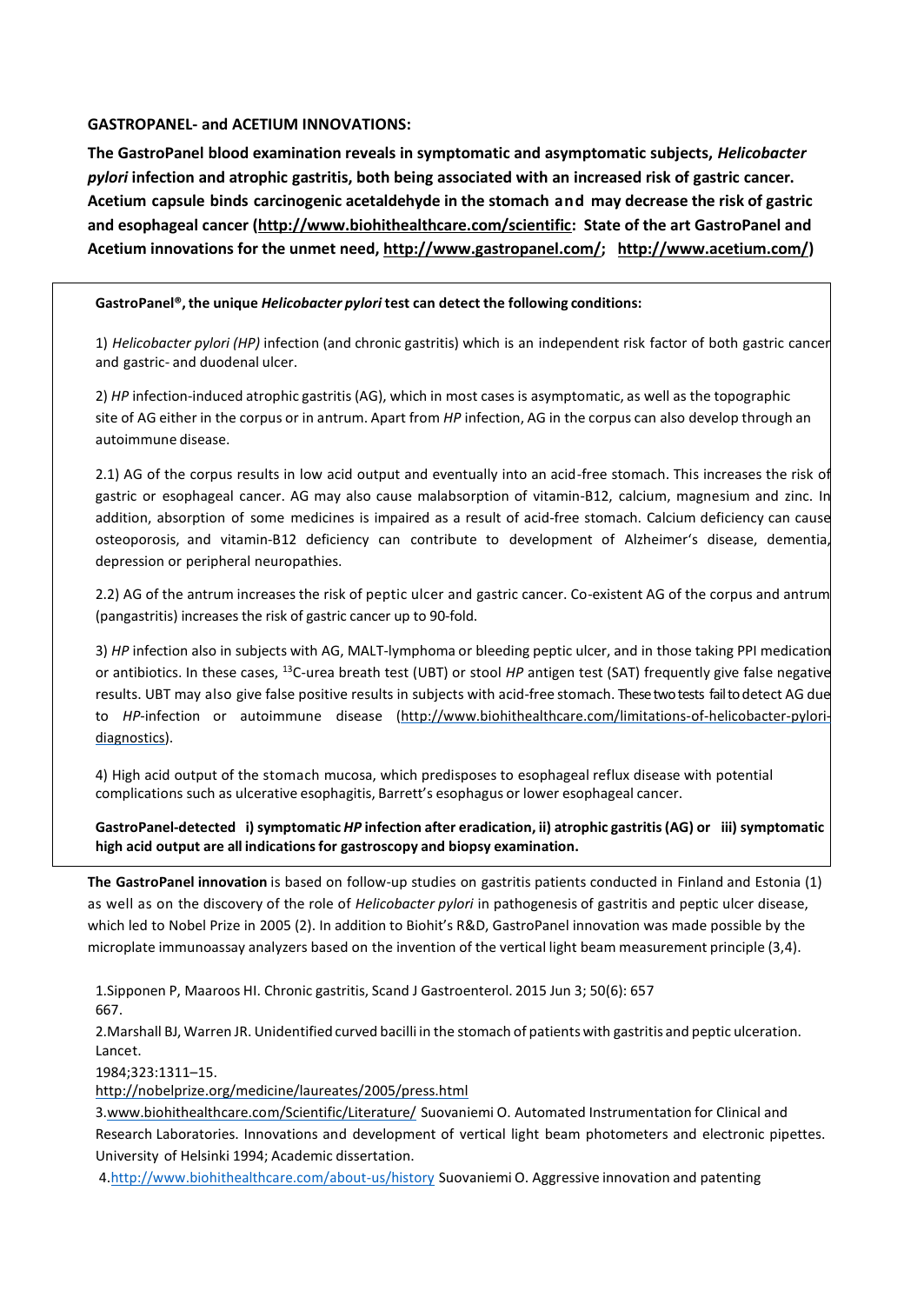strategy.

# **The GASTROPANEL- and ACETIUM innovations encompass a unique combination that can help prevent gastric and oesophageal cancers.**

GastroPanel detects AG caused by *Helicobacter* infection or autoimmune disease, with increased risk to develop gastric and esophageal cancer. Detection of this risk condition and its adequate follow-up are the key to successful prevention of gastric cancer. AG of the corpus is an irreversible condition that leads to permanent achlorhydria. In an acid-free stomach, microbes from the mouth can survive and produce acetaldehyde from alcohol and sugars derived from foodstuffs. In 2009, WHO classified acetaldehyde present in alcoholic beverages or endogenously derived from it, as Group 1 human carcinogen. Acetaldehyde exposure is associated with a number of globally important malignancies, including cancers of the upper respiratory and digestive tract, as well as those of colon and lung. Biohit Oyj has developed Acetium products designed to reduce the exposure to acetaldehyde derived from ethanol or cigarette smoke (www.acetium.com; [www.biohithealthcare.com/scientific/study-protocols\)](http://www.biohithealthcare.com/scientific/study-protocols).

**Acetium capsule** binds carcinogenic acetaldehyde in the stomach in individuals suffering from an acid-free stomach due to any of the following reasons: 1) atrophic gastritis, 2) PPI medication, 3) stomach resection, 4) subjects with ALDH2 gene mutation with deficient acetaldehyde metabolism, or 5) chronic *H*e*licobacter pylori* infection. Acetium capsules might also prevent migraine headache episodes (ongoing clinical trials; [\(www.biohithealthcare.com/scientific/study-protocols\)](http://www.biohithealthcare.com/scientific/study-protocols)

**Acetium lozenge effectively binds (up to 90%) acetaldehyde dissolved in saliva during alcohol drinking and from cigarette smoke and by that doing promotes oral health. Used concomitantly with each cigarette, Acetium lozenge helps quit smoking (1).** 

•Acetaldehyde is the most important carcinogen in cigarette smoke.

•Alcohol and tobacco together with poor oral hygiene explain 80% of the oral-, pharyngeal- and esophageal cancers. In addition, cigarette smoking is an independent risk factor of gastric cancer, similar as HP infection and AG (acid-free stomach).

1.Syrjänen, K., Eronen, K., Hendolin, P., Paloheimo, L., Eklund, C., Bäckström, A. and Suovaniemi, O. Slowrelease L-cysteine (Acetium ) lozenge is an effective new method in smoking cessation. A randomized, double-blind, placebo-controlled intervention. Anticancer Res. 2017;37:3639-3648.

# **The state-of-the-art GastroPanel examination is not hampered by the following serious medical problems:**

In diagnosis of dyspepsia and HP-infection, the  $^{13}$ C urea breath test (UBT), stool antigen test (SAT) and HPantibody tests do not detect AG caused by *H. pylori* infection or an autoimmune disease. An early diagnosis of AG is important because of its potentially serious risks including the unnecessary deaths due to gastric and esophageal cancer.

In addition to the risks of gastric and esophageal cancer, acid-free stomach may cause malabsorption of vitamin B12, iron, magnesium, calcium and some drugs. Calcium deficiency causes osteoporosis, and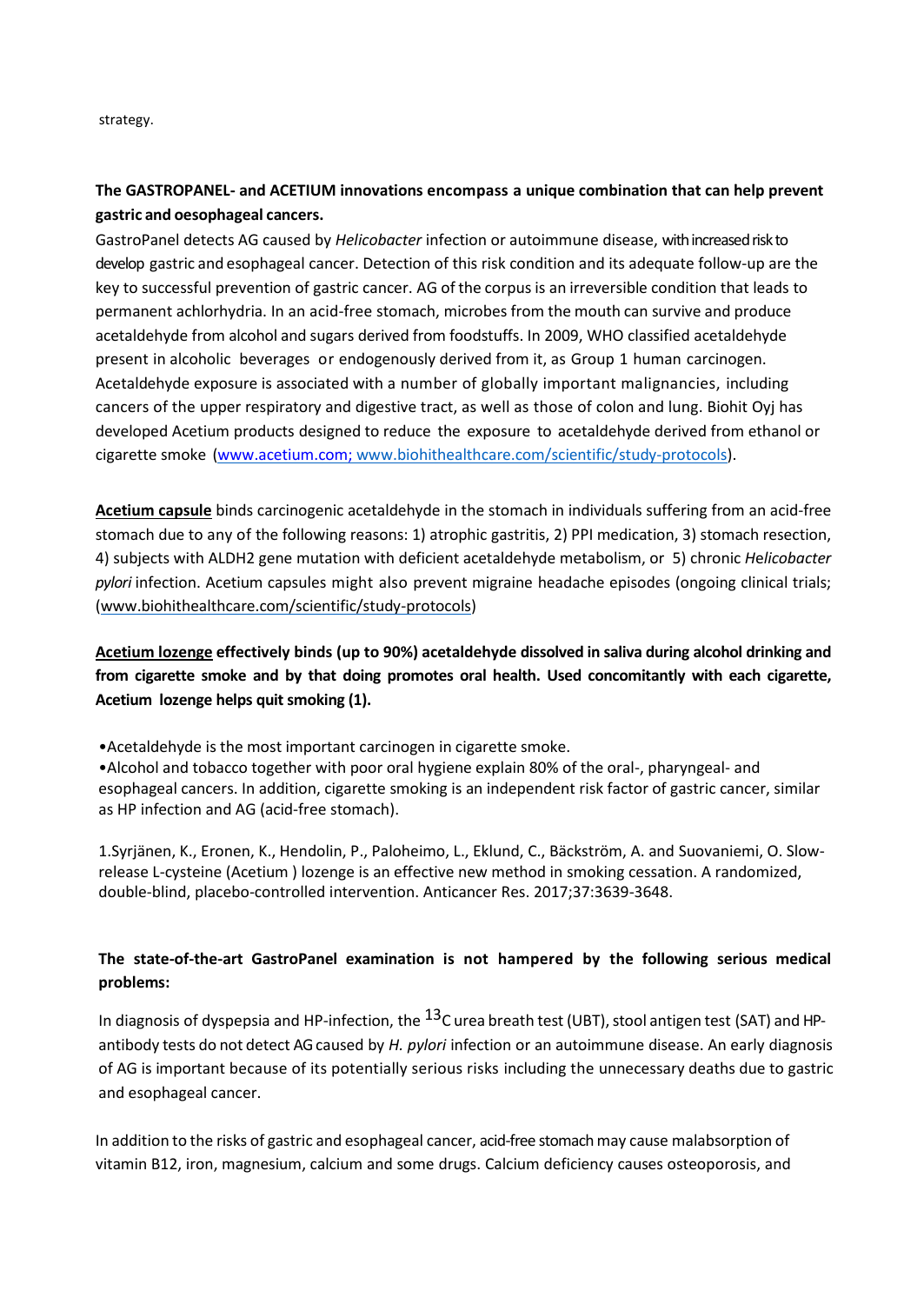vitamin B12 deficiency can cause Alzheimer's disease, dementia, depression and peripheral neuropathy. Vitamin B12 deficiency also leads to increased homocysteine levels in the body, which is considered as an independent risk factor for atherosclerosis, heart attacks and strokes (10). The absorption of dipyridamole, some iron products and antifungals (fluconazole, itraconazole), thyroxine and atazanavir is considerably impaired in an acid-free stomach. Particularly in elderly people, reduced acid output in the stomach can increase the risk of serious infections in the gastrointestinal- and respiratory tract, including giardiasis, malaria, *Clostridium difficile, E. coli* EHEC and pneumonia.

None of the above-listed three *H. pylori* tests (UBT, SAT, HP-Ab test) provides any information on increased gastric acid output, which is diagnosed by GastroPanel, and which in patients with gastroesophageal reflux disease may cause asymptomatic complications in the esophagus. Such complications include ulcerative esophagitis and Barrett's esophagus, which may lead to esophageal cancer. In addition, the UBT and SAT tests may give up to 40% false negative resultsif the patient has a) AG, b) MALT lymphoma, c) bleeding peptic ulcer disease, or d) if the patient is under PPI or antibiotic treatment. UBT can also give false positive results when the stomach is acid-free and colonized by urease-positive bacterial species.

**The sensitivity of <sup>13</sup>C urea breath test was erroneously reported to be 98% and its specificity almost 100%. Furthermore, this particular review neglected to mention that the UBT does not disclose AG caused by** *Helicobacter pylori* **infection or autoimmune disease (Färkkilä M. Miten dyspepsia tulisi hoitaa? Duodecim 2004;120:2537-2542).**

**Diagnosis of the upper abdominal complaints (dyspepsia) and** *H. pylori* **infection is still hampered by the shortcomings of the currently used USB and SAT tests that, at worst, can lead to maltreatment and progression of severe diseases beyond reach of a curative treatment.**

**Before entry of the GastroPanel innovation in the market in the early 2000's, HP-induced or autoimmune AG as well as HP infection itself remained undiagnosed. The eventually resulting gastric cancer has been detected in most cases only after appearance of alarming signs or as an incidental finding on gastroscopy and biopsies.**

**There are only estimates how many people since the early 2000's have remained undiagnosed and thus suffered from an asymptomatic acid-free stomach, and as a result, have contracted gastric or esophageal cancer or vitamin-B12 deficiency with clinical sequels, when their "dyspeptic symptoms" and "HP-infections" have been diagnosed with UBT test, as recommended in the above cited article.** 

**In addition to providing erroneous information, that particular article also fails to mention the use of GastroPanel in diagnosis of dyspepsia and** *Helicobacter pylori.* **The purpose of the author might have been to promote the marketing of the UBT test in Finland by the company for which he himself is a consultant [\(http://www.biohithealthcare.com/limitations-of-helicobacter-pylori-diagnostics\)](http://www.biohithealthcare.com/limitations-of-helicobacter-pylori-diagnostics).**

## **Early diagnosis of** *Helicobacter pylori* **infection and atrophic gastritis can reduce gastric cancer deaths**

GastroPanel detects Helicobacter infection and gastric mucosal atrophy (AG). The test also gives information on disturbance of the gastric acid output, which, similar as AG, remains undetected by the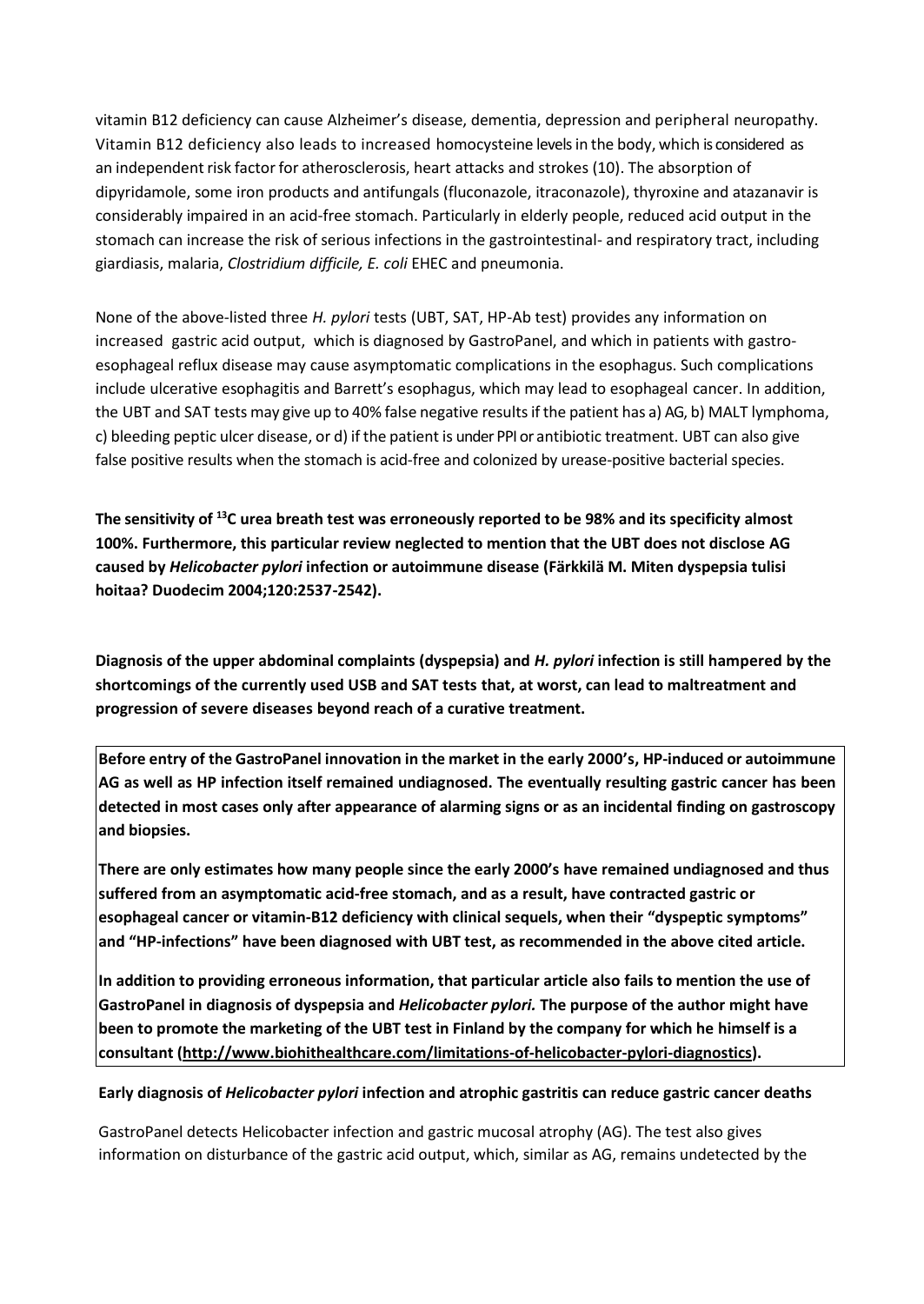## conventional HP-tests (UBT, SAT, and HP-Ab tests)**. In addition, these tests fail to recognize that even a successful HP-eradication does not cure atrophic gastritis!**

To increase the patient safety and to achieve savings in health care costs, GstroPanel should be included in the diagnostic repertoire of all dyspeptic patients as well as an integral part of the health control of elderly people (1). The national state-of-art management guidelines for dyspepsia derived from 2013 still instruct the physicians to use, instead of GastroPanel, the UBT and SAT tests. This inevitably obsolete Finnish management guidelines fail to emphasize that the conventional HP-tests do not detect AG or even Helicobacter infection accurately enough.

In this respect, a progress has been made that contributes to an increased patient safety, once Huslab announced that its sub-contractor, Gastroenterology Department of HUCS, has stopped providing <sup>13</sup>C-urea breath test, and UBT has been subsequently deleted from the list of Huslab laboratory tests (May 8<sup>th</sup>, 2017).

GastroPanel biomarkers are included in the Huslab test repertoire, and the physicians can request GastroPanel-examination (fP-Mahalaukun biomerkkiainetutkimus, [www.biohit.fi/gastropanel-lahete;](http://www.biohit.fi/gastropanel-lahete) [http://www.gastropanel.com/\)](http://www.gastropanel.com/).

**Indications of GastroPanel-examination – use of GastroPanel by general practitioners- a major unmet need (**[www.gastropanel.fi;](http://www.gastropanel.fi/) [www.biohit.fi/gastropanel-lahete;](http://www.biohit.fi/gastropanel-lahete) [www.biohit.fi/Tutkimus](http://www.biohit.fi/Tutkimus)**) State of the art GastroPanel and Acetium innovations for the unmet need)** 

- GastroPanel is the first-line diagnostic test for dyspepsia (prevalence 20-40%) and *H. pylori* infection (5-80% of the world population, depending on the age)
- GastroPanel should be used to rule out or confirm the high acid output of reflux patients instead of the trial and error use of PPIs. This treatment can alleviate the symptoms and thus delay the diagnosis. The long-term use of PPIs might increase the risk of stomach and esophageal cancer as well as that of osteoporosis and dementia.
- GastroPanel biomarkers Pepsinogen I (PGI), Pepsinogen II (PGII), Gastrin-17 (G-17) and *H.pylori* antibodies reveal:
	- o Subjects at increased risk for stomach- and esophageal cancer, i.e., those with AG. Similarly, the subjects with a low risk of cancer; *H.pylori* infection with no AG in the antrum or corpus.
	- o Early and reliable diagnosis of *H.pylori* infection and AG saves costs and may prevent many unnecessary deaths due to stomach and esophageal cancer.
- GastroPanel is also suitable for examination of special groups of patients, particularly those with autoimmune diseases (usually more than one at the same time), including, e.g.:
	- $\circ$  patients with autoimmune thyroid disease (AITD) who may have autoimmune atrophic gastritis (AAG, 18% of AITD patients) in the corpus
	- $\circ$  patients with type 1 diabetes who may have AAG and B-12 vitamin deficiency (12% of type 1 diabetes patients)
	- o patients with celiac disease with possible AAG, and
	- o patients with rheumatoid arthritis who may have AAG
- In patients with AG or AAG, absorption of vitamin-B12 is impaired (10).
	- o B12 vitamin deficiency increases the risk of Alzheimer's disease, dementia, depression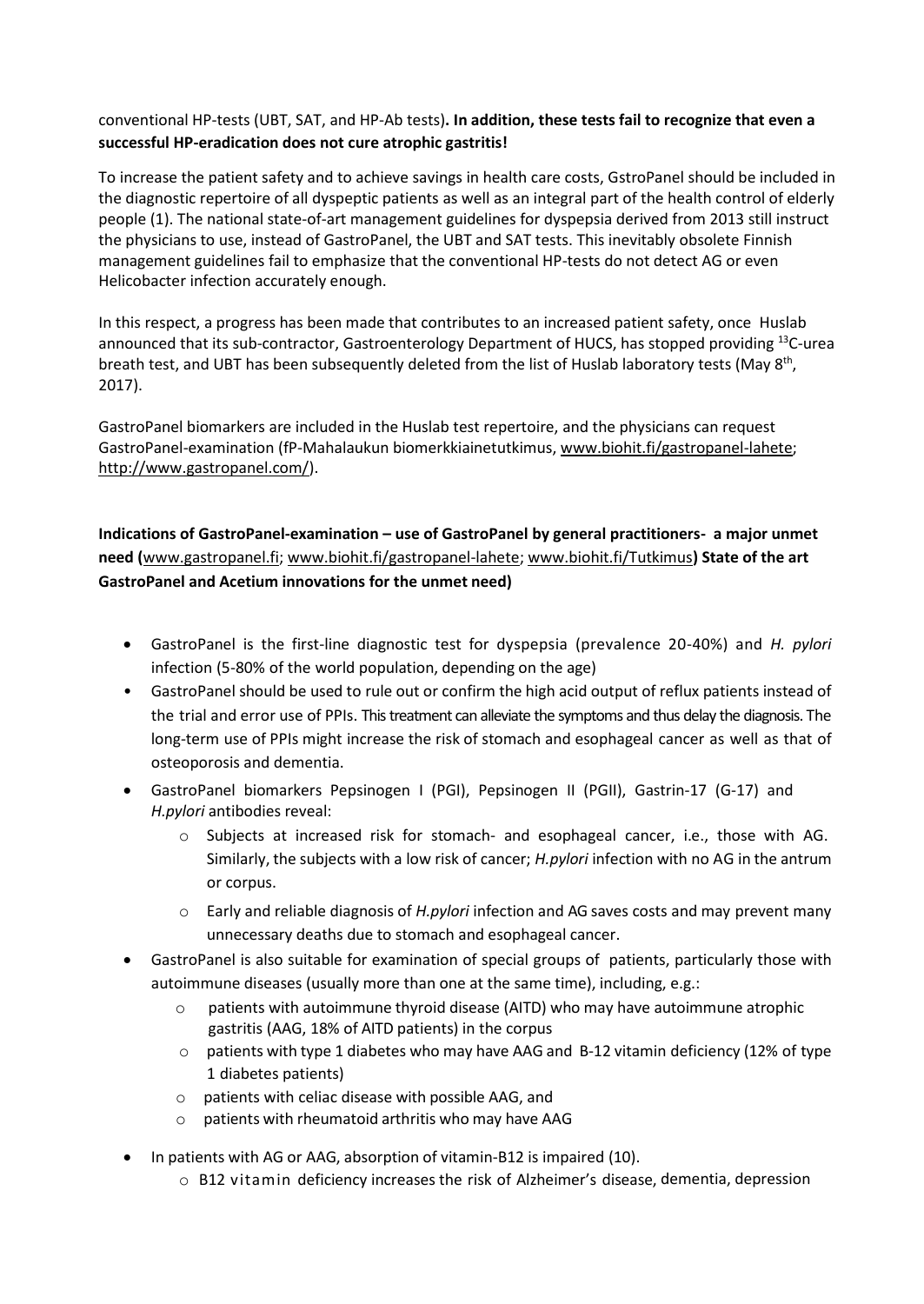and polyneuropathy. Consequently, all patients should be examined by GastroPanel to rule out or confirm AG or AAG

- $\circ$  Because of vitamin B12 deficiency, homocysteine may accumulate in the body that may be related to:
	- Atherosclerosis these patients should be examined by GastroPanel to rule out or confirm AG or AAG
	- $\blacksquare$  Heart attacks also these patients should be examined by GastroPanel
	- Strokes also for these patients GastroPanel is indicated
- In patients with AG or AAG of the corpus, absorption of Ca, Fe, Mg and Zn is impaired. GastroPanel is indicated in patients with osteoporosis and anemia
- The risk of pneumonia and particularly in senior citizens, also the risk of fatal intestinal infections(such as giardiasis, malaria, *Clostridium difficile* and *E. coli* EHEC) may increase significantly due to acid-free stomach. Patients with such infections should be examined by GastroPanel to rule out AG and AAG.
- **Subjects diagnosed with i) AG and AAG, ii) high acid output or iii) symptomatic** *H. pylori* **infection in the GastroPanel examination must be referred for gastroscopy and biopsies.**

## **GastroPanel - expertise**

In 2012, group of 16 of the leading gastroenterologist from 12 different countries released a joint statement that the atrophic gastritis screening and detection by GastroPanel biomarkers is a clearly justified (1). The same conclusion was reached by the widespread Maastrich IV/V recommendation, according to which the biomarker tests are recommended as part of the diagnosis and management strategy of *Helicobacter pylori* infection and atrophic gastritis (2).

In addition, a recent international conference held in Kyoto published recommendations that the use biomarkers included in GastroPanel is a highly suitable method to replace the often unnecessary endoscopies, (of which 80% are unnecessary) for the diagnosis and screening of stomach diseases (3).

Furthermore in 2012, 63 experts from 24 countries found that gastric mucosal atrophy (atrophic gastritis) may resultin, among other things, gastric cancer, and therefore should be monitored at regular intervals (4).

Early detection of the gastric cancer risks and patient management improves the prognosis significantly. Finding atrophic gastritis requires gastric endoscopy and regular monitoring. In current practice, gastric cancers are in most cases diagnosed too late, because the current practice used in the diagnosis of *Helicobacter pylori* infection (UBT, SAT) do not reliably find *Helicobacter pylori* infection and completely miss AG.

Among dyspeptic patients, GastroPanel helps detecting those, for whom gastroscopy is mandatory to disclose e.g. the increased risks of gastric cancer (Syrjänen K. Serologinen testi dyspepsia-potilaiden diagnostiikkaan ja mahasyövän riskiryhmien seulontaan. BestPractice Gastroenterologia 2015;1:2-7, www.biohit.fi/tutkimus).

## **GastroPanel increases the patient safety and saves the costs**

GastroPanel blood test has been shown to increase the patient safety and save health care costs. According to cost-efficiency model developed by Nordic Healthcare Group, organized GastroPanel screening for the gastric cancer risks of e.g. 10 age groups (65-74-year-old), would save over EUR 800 million in the life-time health care costs in Finland. Reaching these savings necessitates, however, a nationwide implementation of GastroPanel [https://www.gastropanel.com/decision-makers/screening-model.](https://www.gastropanel.com/decision-makers/screening-model)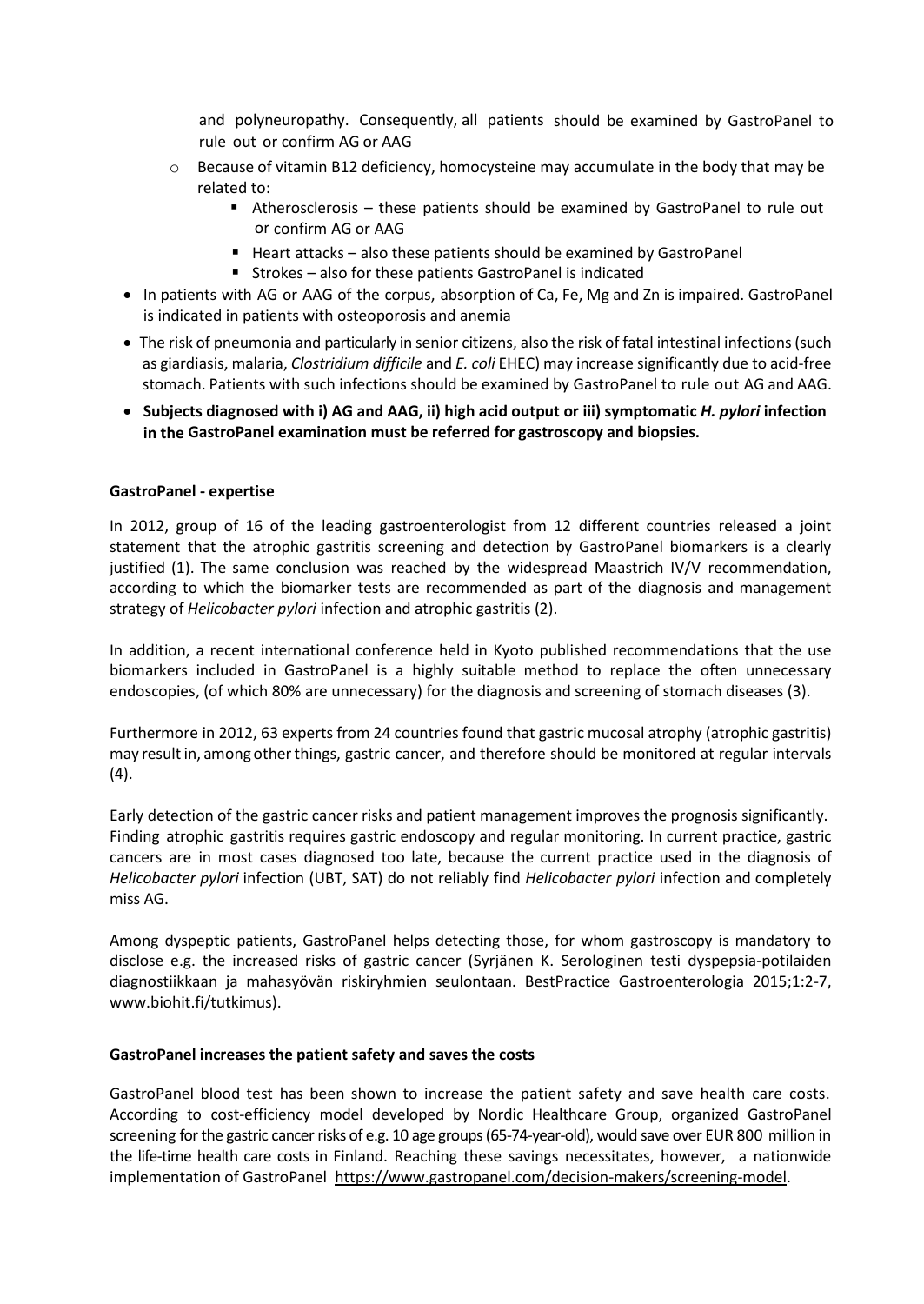GastroPanel biomarkers are capable of diagnosing atrophic gastritis affecting either the corpus or antrum or both. As compared with gastroscopy, accurate diagnosis of atrophic gastritis is not always possible in a few small biopsy specimens representing only a minimal sample (possibly a few pro mils at most) of the whole area of the adult gastric mucosa. The diagnosis of AG (particularly the mild grade) made by the pathologist is always subjective, with substantial inter-observer variation. Similarly, the accuracy of gastroscopy depends on the experience of the endoscopist.

GastroPanel biomarkers are devoid of these shortcomings, because they are automated laboratory immunoassays. In fact, endoscopic biopsy histology is not a reliable gold standard (5), albeit currently used as such. As compared with biomarkers, its limitations in diagnostic accuracy should be kept in mind  $(6,7)$ .

When performed by skillful gastroenterologists and pathologists, the agreement between GastroPanel and gastric biopsy histology is very good, exceeding 0.8 (the limit of almost perfect) by weighted kappa test (8). The diagnosis of AG on the basis of only gastroscopy with no biopsies is highly subjective and unreliable (9, [www.biohit.fi/Tutkimus;](http://www.biohit.fi/Tutkimus) State of the art GastroPanel and Acetium innovations for the unmet need).

## **GolonView-FIT innovation**

When GastroPanel biomarkers indicate that gastric mucosa is healthy, the clinical symptoms are often caused by functional disturbance without an organic disease in the gastric mucosa. As much as 50% of dyspepsia symptoms may originate from the colon, especially in the elderly population. Consequently, Biohit GastroPanel- and ColonView-innovations together provide plenty of valuable information in the diagnosis of gastrointestinal diseases.

Biohit's ColonView Hb and Hb/Hp Fecal Occult Blood Test is an immunochromatographic quick test for the detection of human hemoglobin (Hb) and hemoglobin/haptoglobin complex (Hb/Hp) in stoolsamples. This test is based on the pioneering invention of Labsystems Oyj (predecessor of Biohit Oyj) dating back to the 1980's (1,2).

ColonView Hb and Hb/Hp Fecal Occult Blood Test was designed to aid the diagnosis of lower GI pathologies, such as colorectal cancers and large bleeding adenomas. In 2012, colorectal cancer was the third most common cancer in men (746,000 cases) and the second in women (614,000 cases), with more than 690,000 annual deaths worldwide. Screening for colorectal cancer reduces disease-specific mortality by detecting the cancer precursors and increasing the cancer detection at its early stages (3).

1.Immunoassay for fecal human hemoglobin**;** <https://patents.google.com/patent/US4427769>

2[.http://www.biohithealthcare.com/about-us/history:](http://www.biohithealthcare.com/about-us/history) Suovaniemi O. Aggressive innovation and patenting strategy

3.Vasilyev S, Smirnova E, Popov D, Semenov A, Eklund C, Hendolin P, Paloheimo L, Syrjänen K. A newgeneration fecal immunochemical test (FIT) is superior to guaiac-based test in detecting colorectal neoplasia among colonoscopy referral patients. Anticancer Res 2015;35:2873-2880.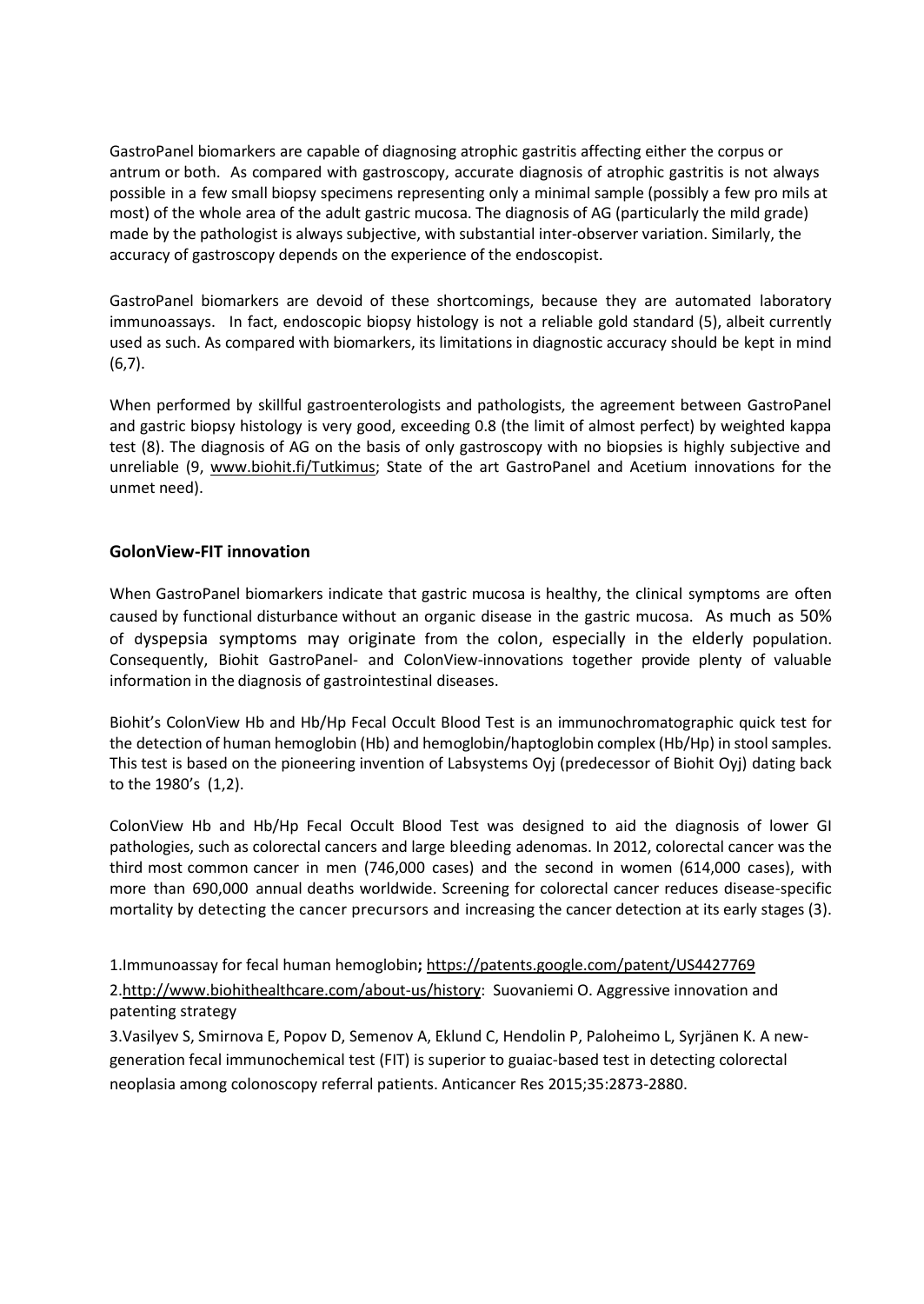# GastroPanel<sup>®</sup> - interpretation quide snapshot



**"Healthy stomach mucosa" in GastroPanel report indicates that there is no** *Helicobacter* **infection or AG, and also the stomach function (acid output) is normal [\(www.gastropanel.fi;](http://www.gastropanel.fi/) [www.biohit.fi/gastropanel](http://www.biohit.fi/gastropanel-lahete)[lahete;](http://www.biohit.fi/gastropanel-lahete) [www.biohit.fi/Tutkimus;](http://www.biohit.fi/Tutkimus) State of the art GastroPanel and Acetium innovations for the unmet need).** 

## **References**:

- 1) Agréus L, Kuipers EJ, Kupcinskas L, Malfertheiner P, Di Mario F, Leja M, Mahachai V, Yaron N, van Oijen M, Perez Perez G, Rugge M, Ronkainen J, Salaspuro M, Sipponen P, Sugano K and Sung J: Rationale in diagnosis and screening of atrophic gastritis with stomach-specific plasma biomarkers. Scand J Gastroenterol 47:136– 147, 2012.<https://www.ncbi.nlm.nih.gov/pubmed/22242613>
- 2) Malfertheiner P, Megraud F, O'Morain CA, Atherton J, Axon AT, Bazzoli F, Gensini GF, Gisbert JP, Graham DY, Rokkas T, El-Omar EM and Kuipers EJ: European Helicobacter Study Group. Management of Helicobacter pylori infection--the Maastricht IV/ Florence Consensus Report. Gut 61:646-664, 2012. <https://www.ncbi.nlm.nih.gov/pubmed/22491499>
- 3) Sato K et al. 2014 Serological tests (Pepsinogen I and II and anti-H.pylori antibody) are useful for selecting subjects at high risk for gastric cancer. The Kyoto Global Consensus Meeting on H. pylori Gastritis. Time for a change. January 30th – February 1st, 2014. Kyoto, Japan. (lähetetty julkaistavaksi) <https://www.ncbi.nlm.nih.gov/pmc/articles/PMC4552923/>
- 4) Dinis-Ribeiro M et al. 2012 Management of precancerous conditions and lesions in the stomach (MAPS): guideline from the European Society of Gastrointestinal Endoscopy (ESGE), European Helicobacter Study Group (EHSG), European Society of Pathology (ESP), and the Sociedade Portuguesa de Endoscopia Digestiva (SPED). Endoscopy 2012;44:74-94[. https://www.ncbi.nlm.nih.gov/pubmed/22198778](https://www.ncbi.nlm.nih.gov/pubmed/22198778)
- 5) Iijima K, Abe Y, Kikuchi R, Koike T, Ohara S, Sipponen P, Shimosegawa T. Serum biomarker tests are useful in delineating between patients with gastric atrophy and a normal, healthy stomach. World J Gastroenterol 2009;15:853-859.<https://www.ncbi.nlm.nih.gov/pmc/articles/PMC2653386/>
- 6) Storskrubb T, Aro P, Ronkainen J, Sipponen P, Nyhlin H and Talley NJ: Serum biomarkers provide an accurate method for diagnosis of atrophic gastritis in a general population: the Kalixanda study. Scand J Gastroenterol 2008;43:448-1455.<https://www.ncbi.nlm.nih.gov/pubmed/18663663>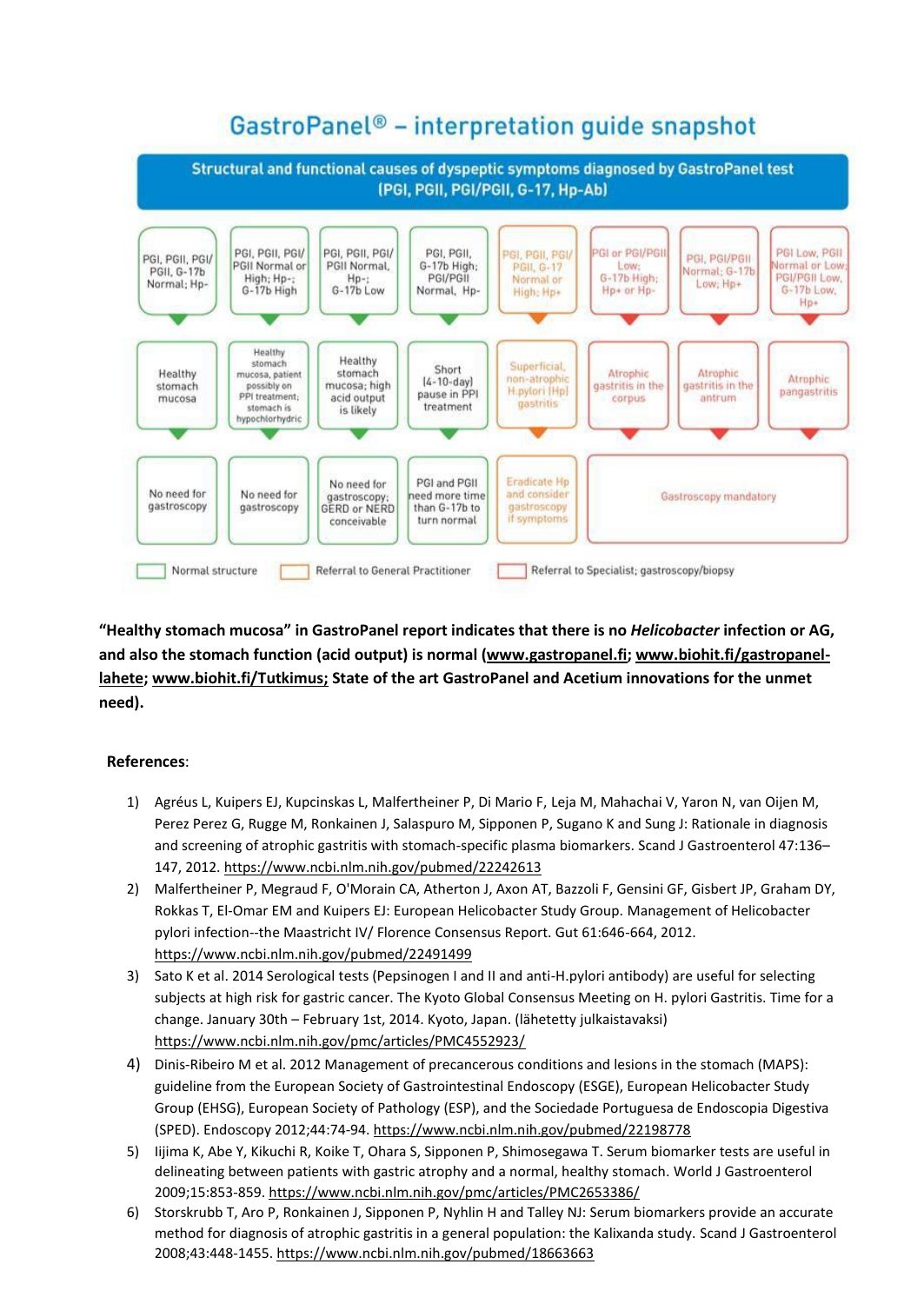- 7) Ren JS, Kamangar F, Qiao YL, Taylor P, Liang H, Dawsey S, Liu B, Fan JH, Abnet C. Serum pepsinogens and risk of gastric and oesophageal cancers in the General Population Nutrition Intervention Trial cohort. Gut 2009;58:636–42. doi:10.1136/gut.2008.168641. <https://www.ncbi.nlm.nih.gov/pubmed/19136509>
- 8) Väänänen H, Vauhkonen M, Helske T, et al. Non-endoscopic diagnosis of atrophic gastritis with a blood test. Correlation between gastric histology and serum levels of gastrin-17 and pepsinogen I: a multicenter study. Eur J Gastroenterol Hepatol 2003:15:885–891[. https://www.ncbi.nlm.nih.gov/pubmed/?term=Non](https://www.ncbi.nlm.nih.gov/pubmed/?term=Non-endoscopic+diagnosis+of+atrophic+gastritis+with+a+blood+test.+Correlation+between+gastric+histology+and+serum+levels+of+gastrin-17+and+pepsinogen+I)[endoscopic+diagnosis+of+atrophic+gastritis+with+a+blood+test.+Correlation+between+gastric+histology+and](https://www.ncbi.nlm.nih.gov/pubmed/?term=Non-endoscopic+diagnosis+of+atrophic+gastritis+with+a+blood+test.+Correlation+between+gastric+histology+and+serum+levels+of+gastrin-17+and+pepsinogen+I) [+serum+levels+of+gastrin-17+and+pepsinogen+I](https://www.ncbi.nlm.nih.gov/pubmed/?term=Non-endoscopic+diagnosis+of+atrophic+gastritis+with+a+blood+test.+Correlation+between+gastric+histology+and+serum+levels+of+gastrin-17+and+pepsinogen+I)
- 9) Yanaoka K, Oka M, Yoshimura N, Mukoubayashi C, Enomoto S, Iguchi M, Magari H, Utsunomiya H, Tamai H, Arii K, Yamamichi N, Fujishiro M, Takeshita T, Mohara O, Ichinose M. Risk of gastric cancer in asymptomatic, middle-aged Japanese subjects based on serum pepsinogen and Helicobacter pylori levels. Int J Cancer 2008;123:917–926.

[https://www.ncbi.nlm.nih.gov/pubmed/?term=Risk+of+gastric+cancer+in+asymptomatic%2C+middle](https://www.ncbi.nlm.nih.gov/pubmed/?term=Risk+of+gastric+cancer+in+asymptomatic%2C+middle-aged+Japanese+subjects+based+on+serum+pepsinogen+and+Helicobacter+pylori+levels)[aged+Japanese+subjects+based+on+serum+pepsinogen+and+Helicobacter+pylori+levels](https://www.ncbi.nlm.nih.gov/pubmed/?term=Risk+of+gastric+cancer+in+asymptomatic%2C+middle-aged+Japanese+subjects+based+on+serum+pepsinogen+and+Helicobacter+pylori+levels)

10) [www.biohithealthcare.com/](http://www.biohithealthcare.com/) Investors/Annual Report: 2000, page 23 Figure.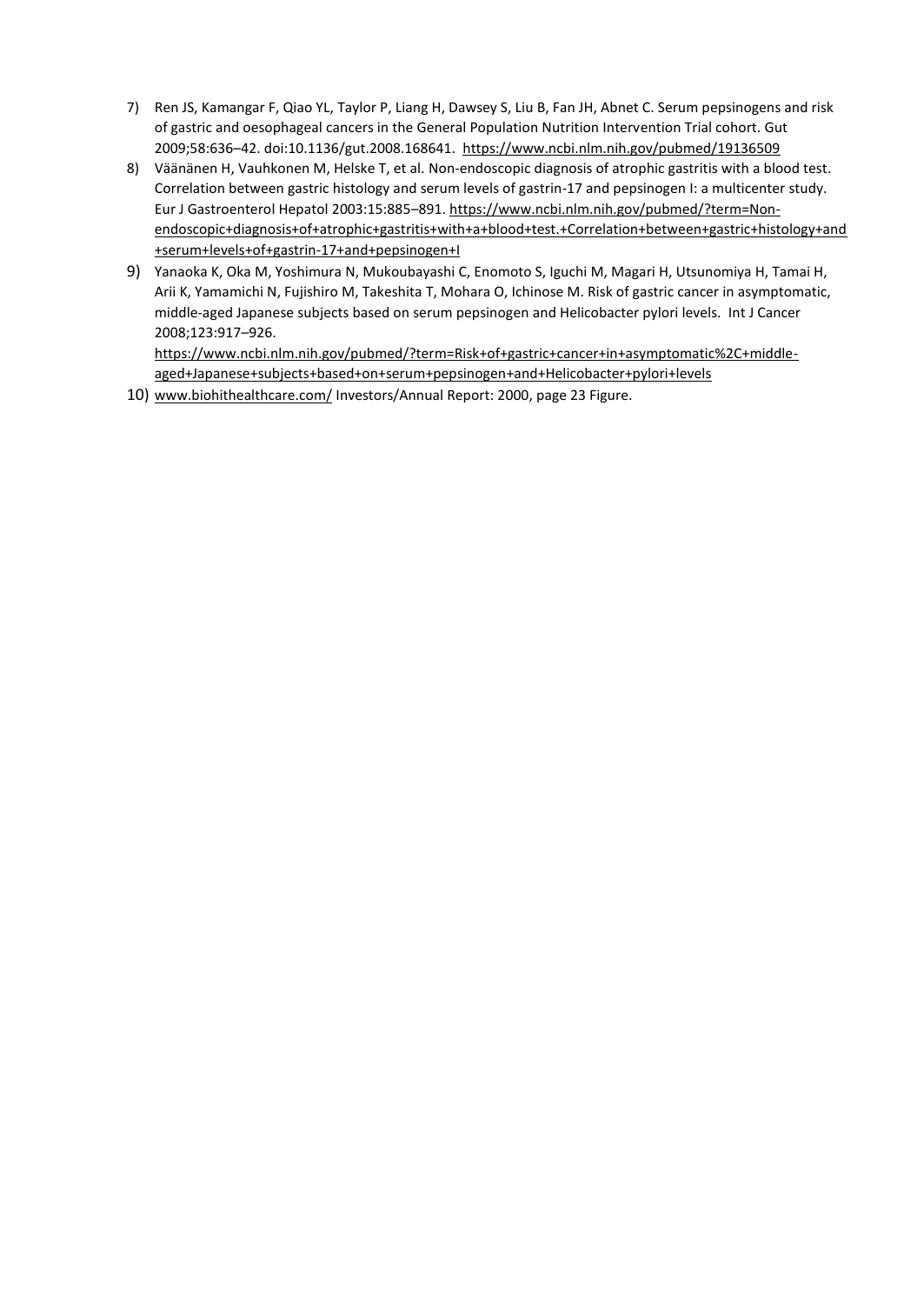## **APPENDIX**

## **BIOHIT Oyj's INFORMATION FOR HEALTH CARE PROFESSIONALS AND -USERS**

The purpose of this information is to draw the attention of the health care professionals and health care users to the significant benefits obtainable in the Finnish healthcare by implementing the diagnostic tests and other products of Biohit Oyj. We hope you would find time to read this information and **give us feedback** e.g. by describing us the situations, where you have experienced that the diagnostic procedures and/or management strategies have not succeeded in the most optimal way.

#### **Gastric- and esophageal cancer**

Gastric cancer decreases in Finland but identification of the risk factors is even more challenging, because the incidence of gastric cancer has steadily decreased since the 1960's. Nevertheless, the risk factors remain the same. The two most important ones are *Helicobacter Pylori (HP)* and **atrophic gastritis** (atrophy of the stomach mucosa). In 2014, 650 patients developed gastric cancer and 430 died of it. The corresponding figures for esophageal cancer were 307 and 257 persons.

The diagnosis for gastric cancer is still made too often in a stage when alarming symptoms, e.g., loss of weight and hematemesis, have already appeared and the prognosis is poor. One of the possible reasons might be that in our country, the clearly outdated <sup>13</sup>C-urea breath test (UBT) and stool antigen test (SAT) are still used for HP diagnostic in patients suffering from upper abdominal complaints, despite the fact that these two tests might give false negative results. UBT might also give false positive results. In addition, these two tests, similar as HP-Ab tests, fail to diagnose AG with the associated increased risk of gastric- and esophageal cancer [\(above-mentioned limitations,](http://www.biohithealthcare.com/resource/files/other/limitations-of-helicobacter-pylori-diagnostics.pdf) [research](http://ar.iiarjournals.org/content/36/10/5133.full.pdf%2Bhtml)  [information\).](http://ar.iiarjournals.org/content/36/10/5133.full.pdf%2Bhtml)

## **From GastroPanel – blood test for the screening of gastric- and esophageal cancer risks**

In patients suffering from dyspeptic symptoms as well as from asymptomatic subjects, GastroPanel detects, in addition to possible HP, also AG caused by HP or an autoimmune disease. GastroPanel is also suitable for screening of gastric- and esophageal cancer risk groups (HP and AG). GastroPanel-examination also gives valuable additional diagnostic information for disease prevention and treatment (additional [information,](http://www.biohithealthcare.com/resource/files/other/additional-information.pdf) cost [savings\)](https://www.gastropanel.com/decision-makers/screening-model).

If GastroPanel detects 1) a symptomatic HP-infection after eradication therapy; 2) usually asymptomatic AG, or 3) symptomatic high acid output, it is recommended that a gastroenterologist performs gastroscopy with directed biopsies, which can detect even other diseases. In the primaryand occupational healthcare, GastroPanel should be an integral part of the diagnostic algorithm of all patients suffering from upper abdominal complaints. Also among asymptomatic subjects, [GastroPanel](http://www.biohithealthcare.com/resource/files/media/other/gastropanel-2016.pdf) detects the risk patients who should be referred for gastroscopy and biopsies.

Worldwide, approximately 1.4 million people each year develop gastric- and esophageal cancer. Because the symptoms of these cancers are non-specific and the pivotal risk factors, HP-infection and AG, are asymptomatic in most cases, the diagnosis is usually delayed. Only 15% of gastric cancer patients are alive after 5 years.

As explained before, an authoritative [international group](https://www.ncbi.nlm.nih.gov/pmc/articles/PMC3279132/) of [experts r](https://www.ncbi.nlm.nih.gov/pmc/articles/PMC3279132/)ecommended in 2012 that GastroPanel biomarkers should be used as the first-line diagnostic test for all patients suffering from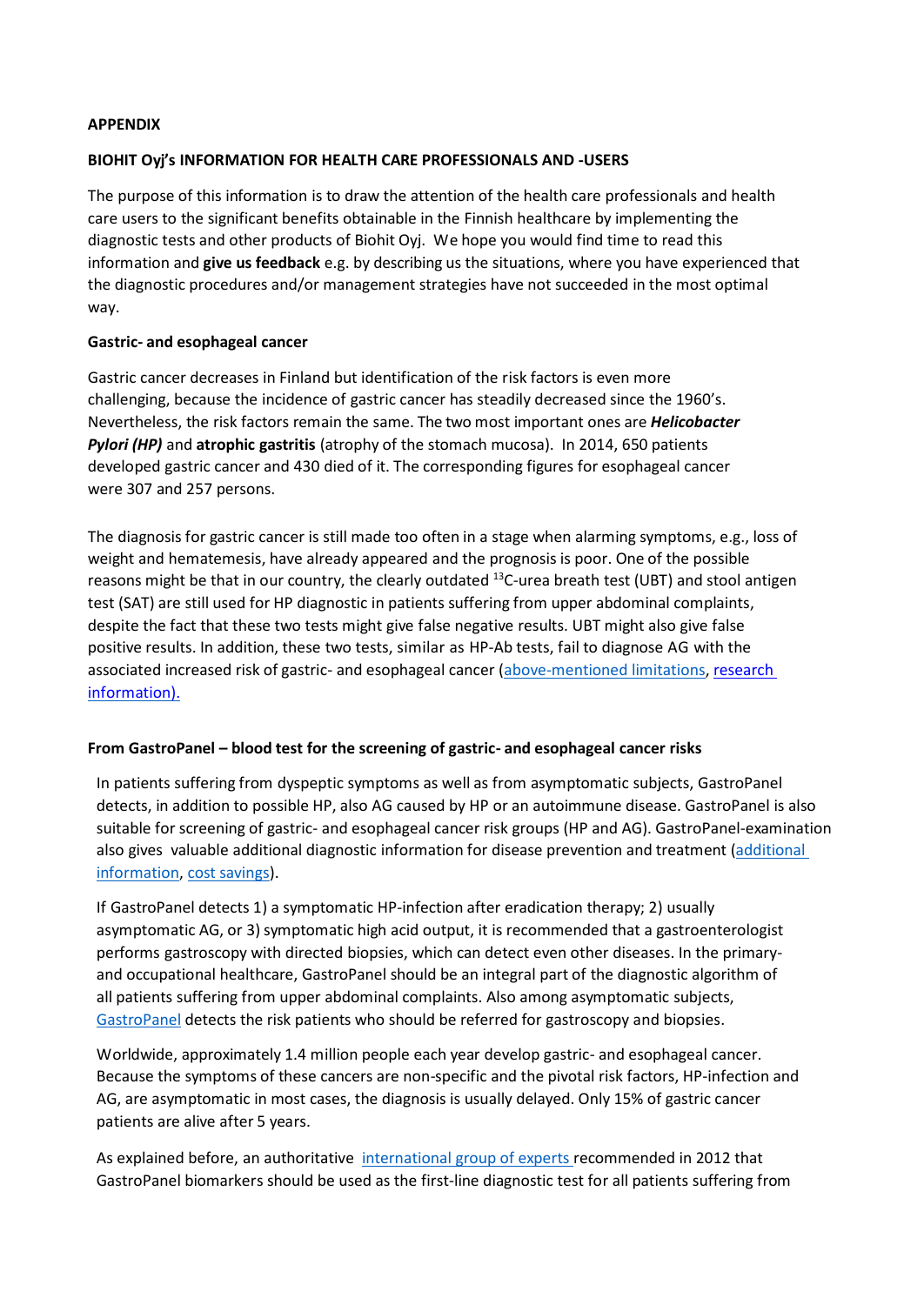dyspeptic symptoms. According to a [domestic](http://ar.iiarjournals.org/content/36/10/5133.full.pdf%2Bhtml) an[d an Italian](http://onlinelibrary.wiley.com/doi/10.1111/apt.14248/abstract) meta-analysis published recently, the accuracy of GastroPanel test in diagnosis of the gastric cancer risk conditions (AG) is very high. GastroPanel is also highly suitable for population-based screening of the risk groups, because its biomarkers have an excellent [longitudinal](https://www.ncbi.nlm.nih.gov/pubmed/28323271) [predictive](https://www.ncbi.nlm.nih.gov/pubmed/28323271) value for gastric cancer.

One should also keep in mind that in association with many relatively [common autoimmune](http://www.biohithealthcare.com/download.php?id=314&amp%3Blang=fi) [diseases,](http://www.biohithealthcare.com/download.php?id=314&amp%3Blang=fi) such as type 1 diabetes, thyroiditis or rheumatoid arthritis, an asymptomatic autoimmune AG (AAG) can develop, an early diagnosis of which is important due to the same reasons as diagnosis of AG.

## **ColonView-FIT for screening of colorectal cancer**

ColonView-FIT, an immunochromatographic test specific and sensitive for human blood, is designed for early diagnosis and [screening](http://ar.iiarjournals.org/content/35/5/2873.full.pdf%2Bhtml) of colorectal cancer and its precursors. Particularly among elderly people, the cause of upper abdominal complaints can often be of colon origin. Thus, using GastroPanel and ColonView-FIT tests together in diagnosis of all patients suffering from such complaints contributes to i) reaching the correct diagnosis, ii) increasing the patient safety and iii) cost savings.

Implementation of the national colorectal cancer screening program should be speeded up because over 3000 patients develop and over 1200 dies of colorectal cancer in Finland each year. Because of this, colorectal cancer screening with the modern FIT test should be included in the national screening program. Screening of colorectal cancer would be the first national cancer screening, in which also the men can participate.

## **Biologically active vitamin-B12**

The most important cause for vitamin-B12 deficiency is AG, which still often remains undiagnosed in an early stage as explained before. When GastroPanel detects AG (acid-free stomach) caused by HP or autoimmune disease, the possibility of B12 deficiency should always be considered, caused by malabsorption due to AG. Vitamin-B12 deficiency is very [common](http://www.jarcp.com/3140-atrophic-gastritis-ag-and-its-clinical-sequels-among-elderly-people-in-finland-and-estonia-a-comparative-study-using-gastropanel-and-b12-vitamin-testing-of-the-residents-in-assisted-housing-facili.html) especially among elderly people, being present in approximately one out of ten subjects over 65-years of age in Finland. A delayed diagnosis can be accompanied by permanent neurological damage, depression and dementia. When AG has been detected in an asymptomatic subject, the eventual vitamin-B12 deficiency is easy to confirm with another Biohit test, which measures the level o[f active vitamin-B12](http://www.biohithealthcare.com/resource/files/media/other/atrofinen-gastritti-b12-vitamiini.pdf) from a blood sample.

## **Acetium capsule and Acetium lozenge**

Acetium capsules bind carcinogeni[c acetaldehyde](http://www.tandfonline.com/doi/full/10.1080/00365521.2016.1249403) in an acid-free stomach binding it into a harmless MTCA-compound. As a result of a long-term PPI-medication, acid-free stomach develops, sharing the risk factors in common with AG. Because of this, it is recommended that persons on protracted PPImedication should start using Acetium-capsules to reduce the risk of gastric and esophageal cancer.

It is estimated that 10% of the western population is using occasionally or continuously PPI-medication, which by eliminating the symptoms, might delay the diagnosis of gastric cancer beyond reach of a curative treatment. Because of this, it is always advisable that before starting PPI-medication, GastroPanelexamination is performed to confirm that the patient does not already have an acid-free stomach.

Acetium capsule is the only product on the market, which significantly helps reduce the exposure of carcinogenic acetaldehyde in the stomach and esophageal mucosa thus potentially preventing the development of these cancers. Globally, approximately 500 million people are estimated to suffer from an [atrophic gastritis.](http://cebp.aacrjournals.org/content/15/6/1083.long)

**New indications of use for Acetium capsule and lozenge**